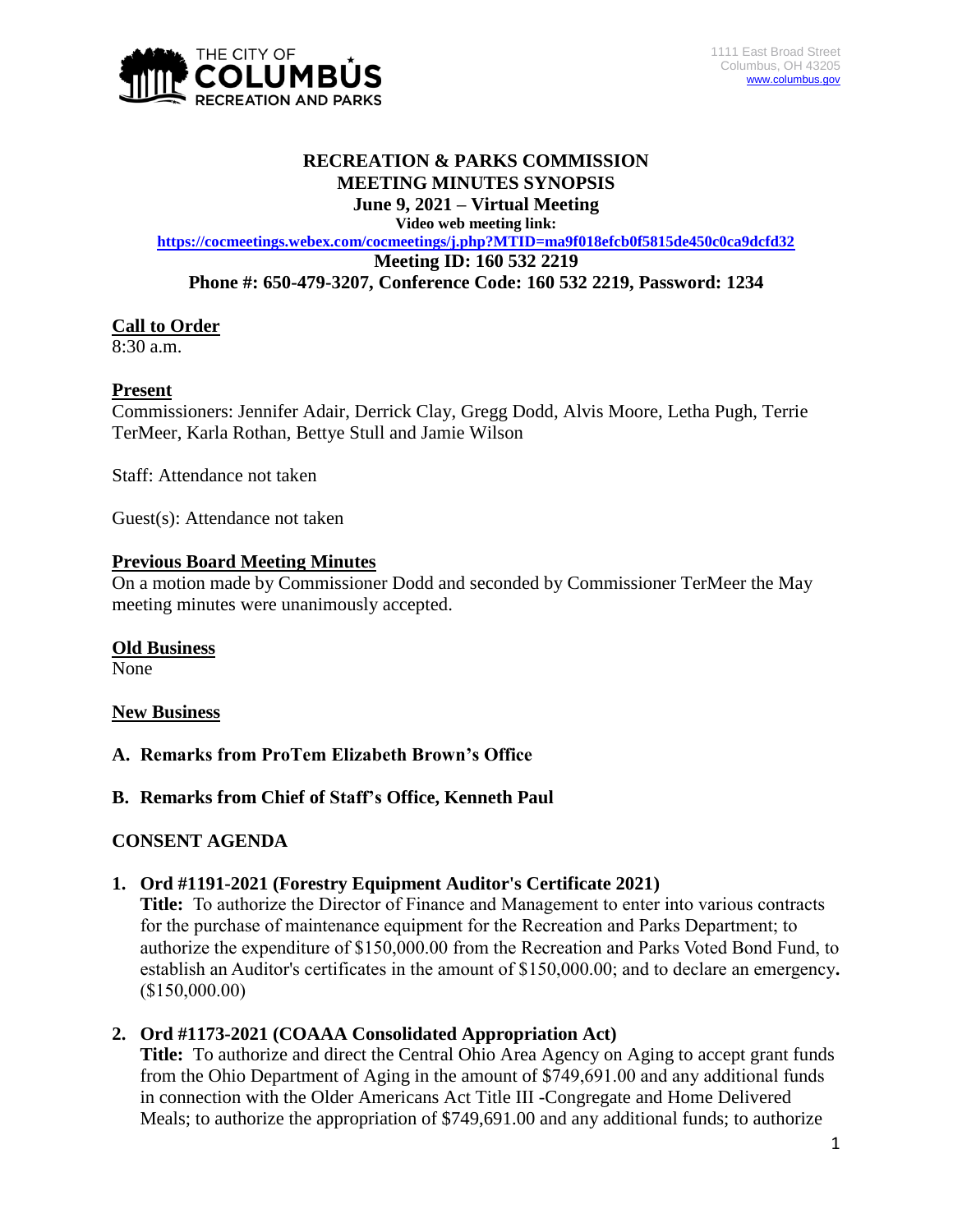the Director of Recreation and Parks to enter into contracts with the providers listed; and to declare an emergency. (\$749,691.00)

# **3. Ord #1280-2021 (COAAA Passport Funding Appropriation)**

**Title:** To authorize an appropriation in the amount of \$112,840,000.00 within the Recreation and Parks Grant Fund for the Recreation and Parks Department to provide home care and assisted living services to older adults in connection with the Pre Admission Screening System Providing Options and Resources Today (PASSPORT) Medicaid Waiver Program in Central Ohio; and to declare an emergency. (\$112,840,000.00)

# **4. Ord #1281-2021 (COAAA Passport and Assisted Living Contracts)**

**Title:** To authorize and direct the Director of Recreation and Parks to enter into various contracts for the provision of Pre Admission Screening System Providing Options and Resources Today (PASSPORT) home care and assisted living services for older adults in Central Ohio; to authorize the expenditure of \$86,000,000.00 from the Recreation and Parks Grant Fund; and to declare an emergency. (\$86,000,000.00)

## **5. Ord #1277-2021 (COAAA 2021 Building Management & Maintenance)**

**Title:** To authorize and direct the Director of Recreation and Parks to enter into the first year of a four-year contract with HER, LLC for property management and maintenance services for the Central Ohio Area Agency on Aging; to authorize the expenditure of up to \$370,000.00 from the Recreation and Parks Grant Fund; and to declare an emergency. (\$370,000.00)

## **6. Ord #1513-2021 (TANF Grant Appropriation 2021)**

**Title:** To authorize and direct the Director of Recreation and Parks to accept a grant in the amount of \$54,967.13 and enter into an agreement with the Franklin County Department of Job and Family Services to provide camp tuition for children from low income families; to appropriate \$54,967.13 to the Recreation and Parks Grant Fund; and to declare an emergency. (\$54,967.13)

On a motion made by Commissioner TerMeer and seconded by Commissioner Wilson the Commission unanimously approved the Consent Agenda.

# **ADMINISTRATION AGENDA**

## **7. Ord #1358-2021 (Appropriation for 2020 Carry Over)**

**Title:** To authorize the appropriation of \$934,000.00 within the Recreation and Parks Operating Fund 2285 to cover additional staffing, supply and service needs; and to declare an emergency. (\$934,000.00)

## **8. Ord #1461-2021 (Rhodes Park Lease 2021)**

**Title:** To authorize the Director of Recreation and Parks to enter into a lease agreement with the State of Ohio, through its Department of Administrative Services, Office of Real Estate and Planning, for the continued operation and management of Rhodes Park. Rhodes Park is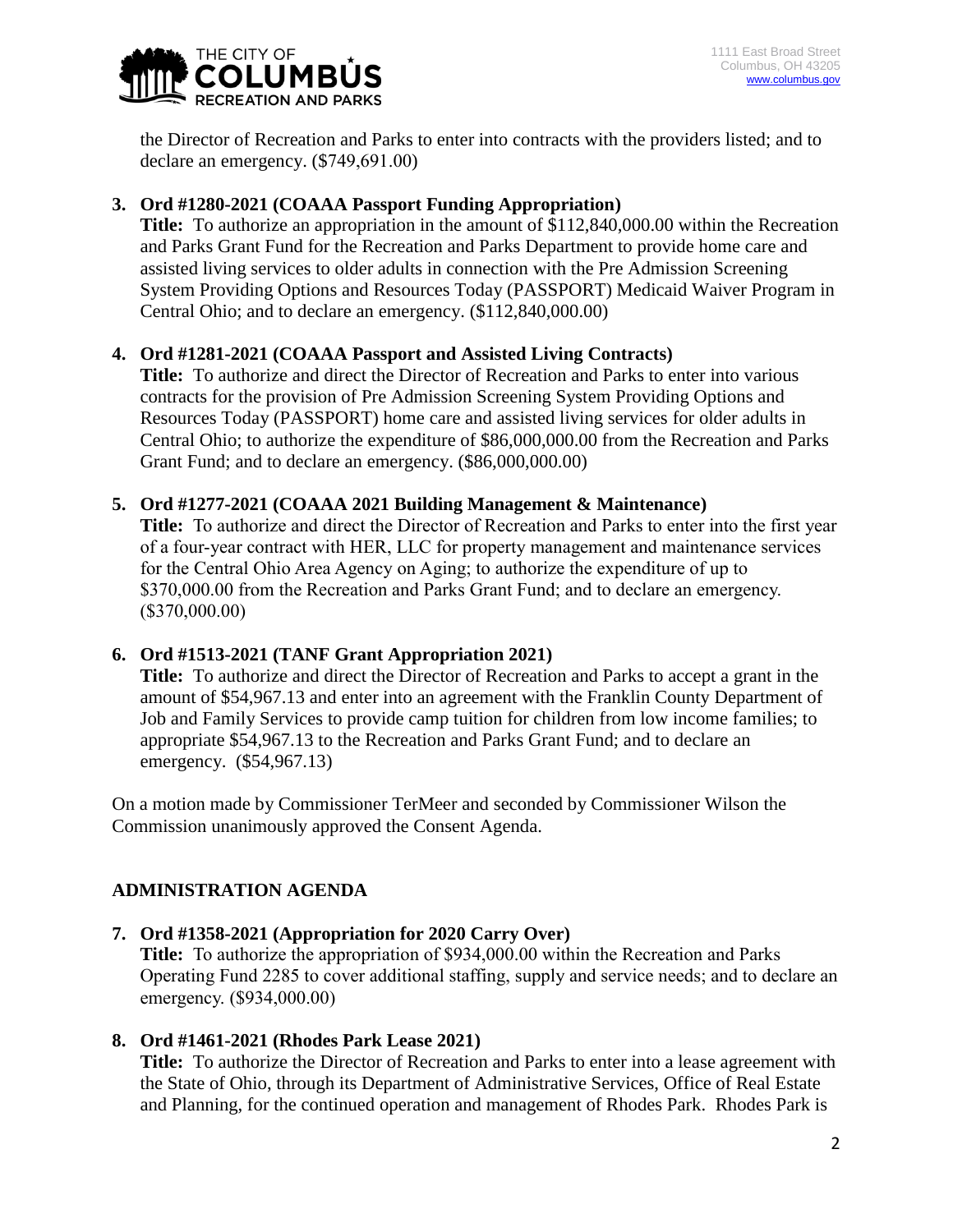

located at 1900 West Broad Street and consists of approximately 51.10 acres. This lease will replace an expiring agreement and is for a term of five years with the option to renew for two additional five year terms. This agreement can remain in effect until 2036 if all options are extended. This agreement will allow Columbus Recreation and Parks to continue offering the park to our residents as a public City Park.

- **9. Ord #1471-2021 (Barack Community Center Kitchen Renovation- Construction) Title:** To authorize the Director of Recreation and Parks to enter into contract with ProCon Professional Construction Services, Inc. for the Barack Community Center Kitchen Renovation Project; to authorize the appropriation of \$187,506.00 within the CDBG Fund in accordance with the 2021 Annual Action Plan as approved by Council, to authorize the expenditure of \$187,506.00 from the CDBG Fund; and to declare an emergency. (\$187,506.00)
- **10. Ord #1472-2021 (Hilltop Camp Chase Trail Connection—Valleyview/Eureka Ave.) Title:** To authorize the Director of Recreation and Parks to enter into a construction reimbursement agreement with the Franklin County Engineers Office to construct improvements to Eureka Avenue and Valleyview Avenue in the Hilltop community for connectivity from the Camp Chase Trail to the Scioto Trail; and to declare an emergency. (\$250,000.00)
- **11. Ord #1473-2021 (Olentangy Trail—Final Gap--Northmoor to Clinton Como) Title:** To authorize the Director of the Recreation and Parks Department to modify an existing contract (Ord. 1319-2020) with American Structurepoint to provide detailed engineering and design services associated with preparation of construction plans for the Olentangy Trail—Final Gap/Northmoor to Clinton Como; to authorize an expenditure of \$ 892,774.00 from the Recreation and Parks Voted Bond Fund; and to declare an emergency.

## **12. Ord #1515-2021 (Security Guard Services 2021)**

(\$892,774.00)

**Title:** To authorize the Director of Recreation and Parks to enter into contract with multiple security companies to provide security guard services to the Columbus Recreation and Parks Department (CRPD) on an as needed basis at pools, community centers and other locations; to authorize the appropriation and expenditure of \$300,000 from the CRPD Operating Fund 2285; and to declare an emergency. (\$300,000.00)

### **13. Ord #1552-2021 (Youth Programming Cares Act Funding 2021)**

**Title:** To authorize the Director of Recreation and Parks to make financial assistance available and enter into grant agreements with Columbus area 501(c)3 nonprofit organizations to provide summer camp and recreational programming to youth in Central Ohio; to authorize the City Auditor to establish a certificate in the amount of \$4,200,000.00 for grant awards; and to authorize the expenditure of \$4,200,000.00 from the City of Columbus human services CARES Fund 2207; and to declare an emergency. (\$4,200,000.00)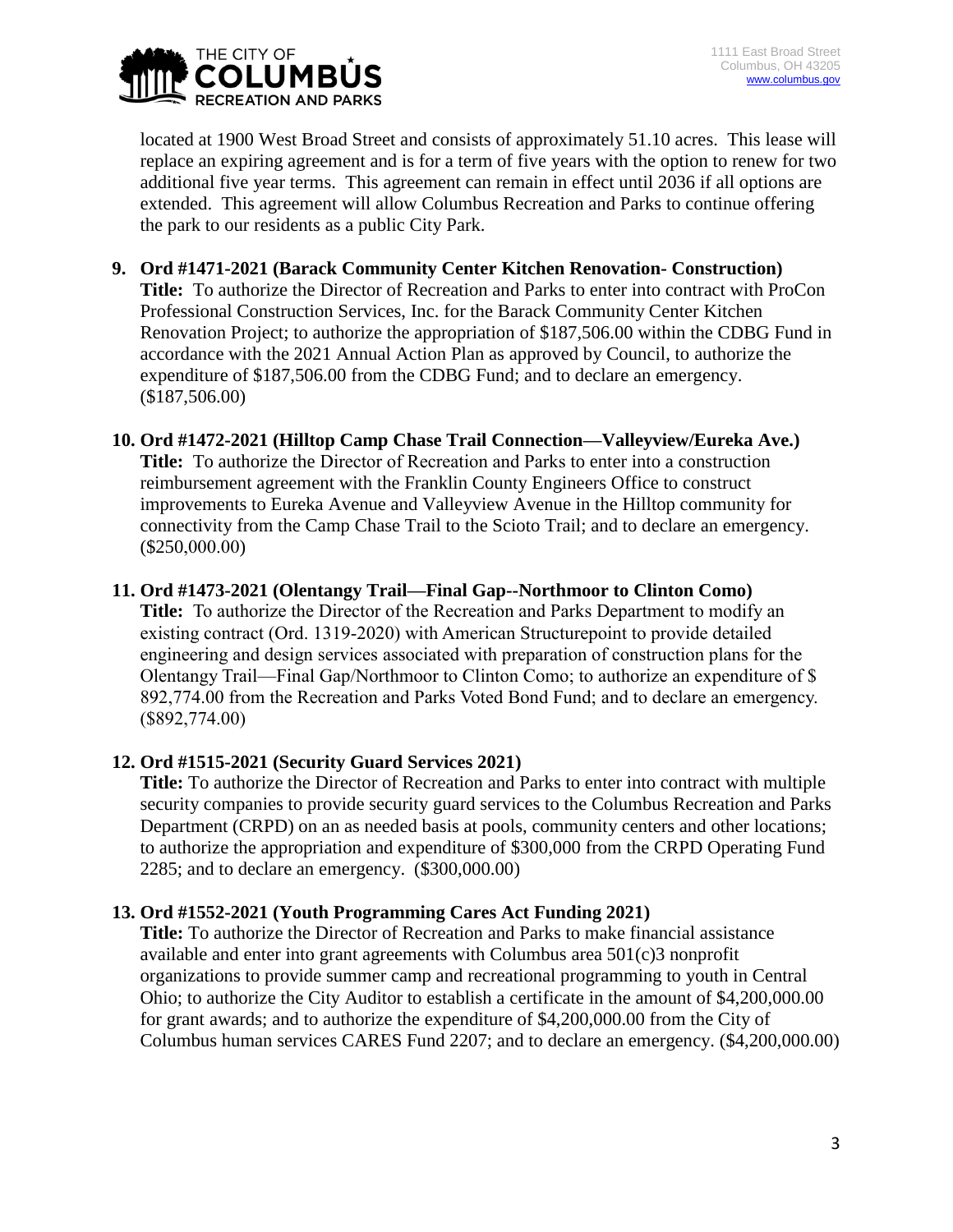

## **14. Ord #1530-2021 (Designated Outdoor Refreshment Area (DORA))**

**Title:** To authorize the Director of Recreation and Parks to execute any and all agreements or documentation as are necessary for the DORA to operate including, to provide for and obtain operational and management services for the Arena District DORA consistent with provisions of the application.

On a motion made by Commissioner Dodd and seconded by Commissioner Rothan the Commission unanimously approved the Administration Agenda.

#### **Department and Project Updates**

- Diversity Equity & Inclusion Training
	- o Training dates & times have been changed to ensure more participation from staff
	- o By-laws have been adopted by the DEI Committee

### **CRP Foundation Updates**

- Therapeutic Recreation Camp video being made to highlight donation and programming "Adaptive Sports"
- Over \$50,000 donated for Livingston Park improvements

#### **Division Updates**

- COAAA, Cindy Farson
	- *o* World Elder Abuse Awareness event next week
	- *o* CARES Fund Spending
- Community Relations, Kerry Francis
	- *o* Grant received from Dicks Sporting Goods
	- *o* PLAY has already received \$130,000, spots still available
	- *o* Partnership Manager will start in a couple of weeks
	- *o* Summer Camp and pool media & signage update
- Parks Maintenance & Operations, Assistant Director Troy Euton
	- *o* Pool issue(s) update
	- *o* Dorian Green Fountain will be open soon and follow COSI scheduling
	- *o* Volunteer project update
	- *o* Still continue to have staffing issues
- Recreation & Program Services, Interim Assistant Director Jack Castle
	- *o* Summer Camp opened this week
- Youth & Family Development, Assistant Director Eric Brandon
	- *o* Summer Food lunch program this week; 150 sites
	- *o* APPS orientation & training started this week; 150+ onboarding
	- *o We Care Tour* update
	- *o* CapKids; all 4 summer camps are full
	- *o* 2-day Violence Conference update

### **Director's Comments**

- Summer & Youth Programming
	- o \$8M being received to assist
	- o Lifeguard pay has been increased